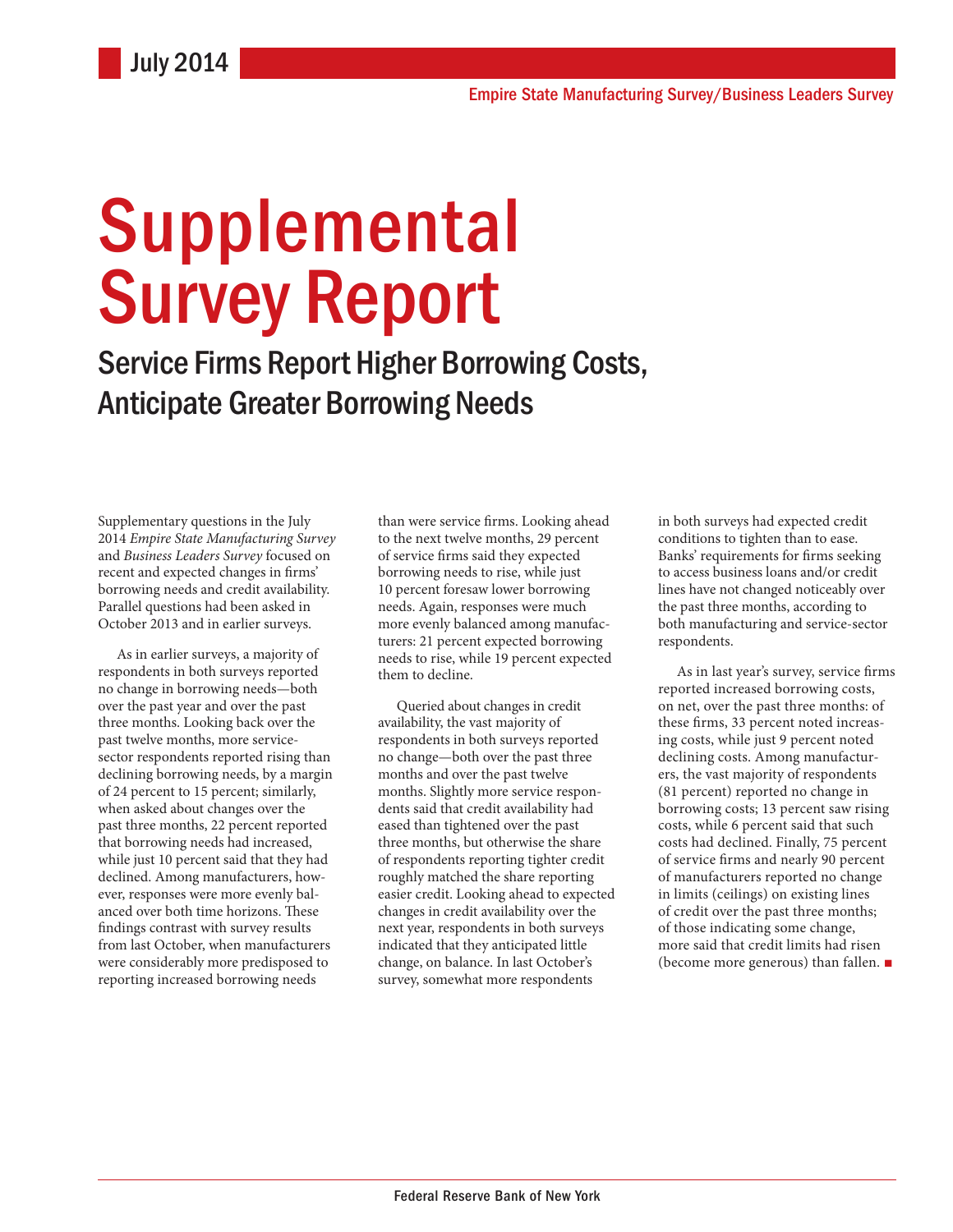### QUESTION 1

**How do your current borrowing needs compare with those three months ago? twelve months ago? How do you expect them to change over the next twelve months?** 

|                                          | July 2014 Survey               |                           |                   | October 2013 Survey            |      |                   |
|------------------------------------------|--------------------------------|---------------------------|-------------------|--------------------------------|------|-------------------|
|                                          | Percentage of Firms Responding |                           |                   | Percentage of Firms Responding |      |                   |
| <b>Empire State Manufacturing Survey</b> | <b>Lower Now</b>               | <b>Higher Now</b><br>Same |                   |                                | Same | <b>Higher Now</b> |
| Now compared with 3 months ago           | 16.1                           | 65.5                      | 18.4              | 7.2                            | 75.9 | 16.9              |
| Now compared with 12 months ago          | 25.3                           | 52.9                      | 21.8              | 13.4                           | 61.0 | 25.6              |
| Over the next 12 months                  | 18.5                           | 60.5                      | 21.0              | 9.6                            | 61.4 | 28.9              |
| <b>Business Leaders Survey</b>           | <b>Lower Now</b>               | Same                      | <b>Higher Now</b> | <b>Lower Now</b>               | Same | <b>Higher Now</b> |
| Now compared with 3 months ago           | 9.6                            | 68.8                      | 21.6              | 11.5                           | 70.8 | 17.7              |
| Now compared with 12 months ago          | 14.5                           | 61.3                      | 24.2              | 17.7                           | 63.5 | 18.8              |
| Over the next 12 months                  | 10.0                           | 60.8                      | 29.2              | 9.5                            | 63.2 | 27.4              |

### QUESTION 2

**How has credit availability changed over the past three months? Past twelve months? How do you expect it to change over the next twelve months?** 

|                                          | July 2014 Survey |                                |                | October 2013 Survey            |      |                |
|------------------------------------------|------------------|--------------------------------|----------------|--------------------------------|------|----------------|
|                                          |                  | Percentage of Firms Responding |                | Percentage of Firms Responding |      |                |
| <b>Empire State Manufacturing Survey</b> | Easier           | Same                           | <b>Tighter</b> | Easier                         | Same | <b>Tighter</b> |
| Over the past 3 months                   | 7.0              | 84.9                           | 8.1            | 8.5                            | 80.5 | 11.0           |
| Over the past 12 months                  | 8.1              | 83.7                           | 8.1            | 13.8                           | 75.0 | 11.3           |
| Over the next 12 months                  | 7.3              | 80.5                           | 12.2           | 8.6                            | 67.9 | 23.5           |
| <b>Business Leaders Survey</b>           | Easier           | Same                           | Tighter        | Easier                         | Same | Tighter        |
| Over the past 3 months                   | 11.8             | 81.9                           | 6.3            | 4.2                            | 86.5 | 9.4            |
| Over the past 12 months                  | 12.0             | 75.2                           | 12.8           | 9.4                            | 74.0 | 16.7           |
| Over the next 12 months                  | 20.2             | 61.3                           | 18.5           | 13.5                           | 66.7 | 19.8           |

### QUESTION 3

**In your experience, how have banks' requirements to extend business loans and/or credit lines changed over the past three months?** 

|                      | July 2014 Survey                         |                                   |                                          | October 2013 Survey                      | October 2012 Survey                      |                                          |
|----------------------|------------------------------------------|-----------------------------------|------------------------------------------|------------------------------------------|------------------------------------------|------------------------------------------|
|                      | Percentage of Firms Responding           |                                   | Percentage of Firms Responding           |                                          | Percentage of Firms Responding           |                                          |
|                      | <b>Empire State</b><br><b>Mfg Survey</b> | <b>Business Leaders</b><br>Survey | <b>Empire State</b><br><b>Mfg Survey</b> | <b>Business Leaders</b><br><b>Survey</b> | <b>Empire State Mfg</b><br><b>Survey</b> | <b>Business Leaders</b><br><b>Survey</b> |
| Much easier now      | 1.2                                      | 0.8                               | 0.0                                      | 0.0                                      | 0.0                                      | 0.0                                      |
| Somewhat easier now  | 9.3                                      | 14.4                              | 10.0                                     | 6.3                                      | 6.7                                      | 13.8                                     |
| Same                 | 81.4                                     | 63.2                              | 71.3                                     | 69.5                                     | 76.4                                     | 71.3                                     |
| Somewhat tighter now | 7.0                                      | 16.0                              | 17.5                                     | 21.1                                     | 12.4                                     | 12.5                                     |
| Much tighter now     | 1.2                                      | 5.6                               | 1.3                                      | 3.2                                      | 4.5                                      | 2.5                                      |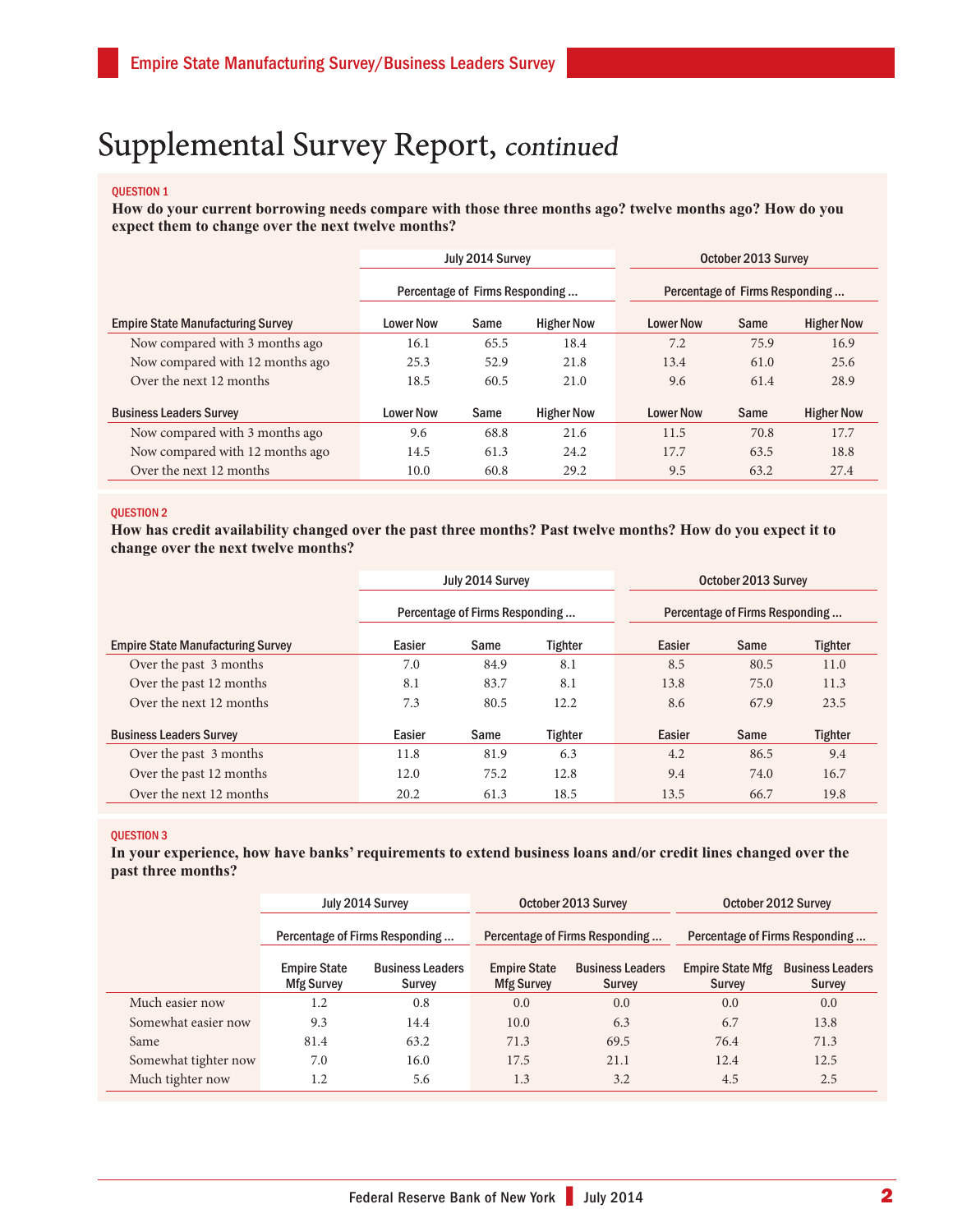### QUESTION 4

**Also in your experience, how has the cost of borrowing funds changed over the past three months?** 

|                 |                                          | July 2014 Survey                  |                                          | October 2013 Survey                      | October 2012 Survey               |                                   |
|-----------------|------------------------------------------|-----------------------------------|------------------------------------------|------------------------------------------|-----------------------------------|-----------------------------------|
|                 | Percentage of Firms Responding           |                                   | Percentage of Firms Responding           |                                          | Percentage of Firms Responding    |                                   |
|                 | <b>Empire State</b><br><b>Mfg Survey</b> | <b>Business Leaders</b><br>Survey | <b>Empire State</b><br><b>Mfg Survey</b> | <b>Business Leaders</b><br><b>Survey</b> | <b>Empire State Mfg</b><br>Survey | <b>Business Leaders</b><br>Survey |
| Much lower now  | 0.0                                      | 0.8                               | 0.0                                      | 0.0                                      | 0.0                               | 0.0                               |
| Lower now       | 5.8                                      | 8.1                               | 7.4                                      | 3.1                                      | 16.7                              | 28.8                              |
| Same            | 81.4                                     | 58.1                              | 71.6                                     | 57.3                                     | 76.7                              | 61.3                              |
| Higher now      | 12.8                                     | 30.6                              | 19.8                                     | 37.5                                     | 5.6                               | 10.0                              |
| Much higher now | 0.0                                      | 2.4                               | 1.2                                      | 2.1                                      | 1.1                               | 0.0                               |

### QUESTION 5

**Again in your experience, how have the limits (ceilings) on existing business lines of credit changed over the past three months? Credit limits have become:**

|                 |                                          | July 2014 Survey                  | October 2013 Survey                      |                                          | October 2012 Survey                      |                                          |
|-----------------|------------------------------------------|-----------------------------------|------------------------------------------|------------------------------------------|------------------------------------------|------------------------------------------|
|                 | Percentage of Firms Responding           |                                   |                                          | Percentage of Firms Responding           | Percentage of Firms Responding           |                                          |
|                 | <b>Empire State</b><br><b>Mfg Survey</b> | <b>Business Leaders</b><br>Survey | <b>Empire State</b><br><b>Mfg Survey</b> | <b>Business Leaders</b><br><b>Survey</b> | <b>Empire State Mfg</b><br><b>Survey</b> | <b>Business Leaders</b><br><b>Survey</b> |
| Much lower now  | 0.0                                      | 0.0                               | 0.0                                      | 1.1                                      | 2.2                                      | 1.2                                      |
| Lower now       | 3.5                                      | 6.6                               | 9.9                                      | 7.4                                      | 3.3                                      | 9.9                                      |
| Same            | 89.4                                     | 75.4                              | 81.5                                     | 81.1                                     | 87.9                                     | 81.5                                     |
| Higher now      | 7.1                                      | 17.2                              | 7.4                                      | 10.5                                     | 6.6                                      | 3.7                                      |
| Much higher now | 0.0                                      | 0.8                               | 1.2                                      | 0.0                                      | 0.0                                      | 3.7                                      |

Note: Response data for Business Leaders Survey exclude banks.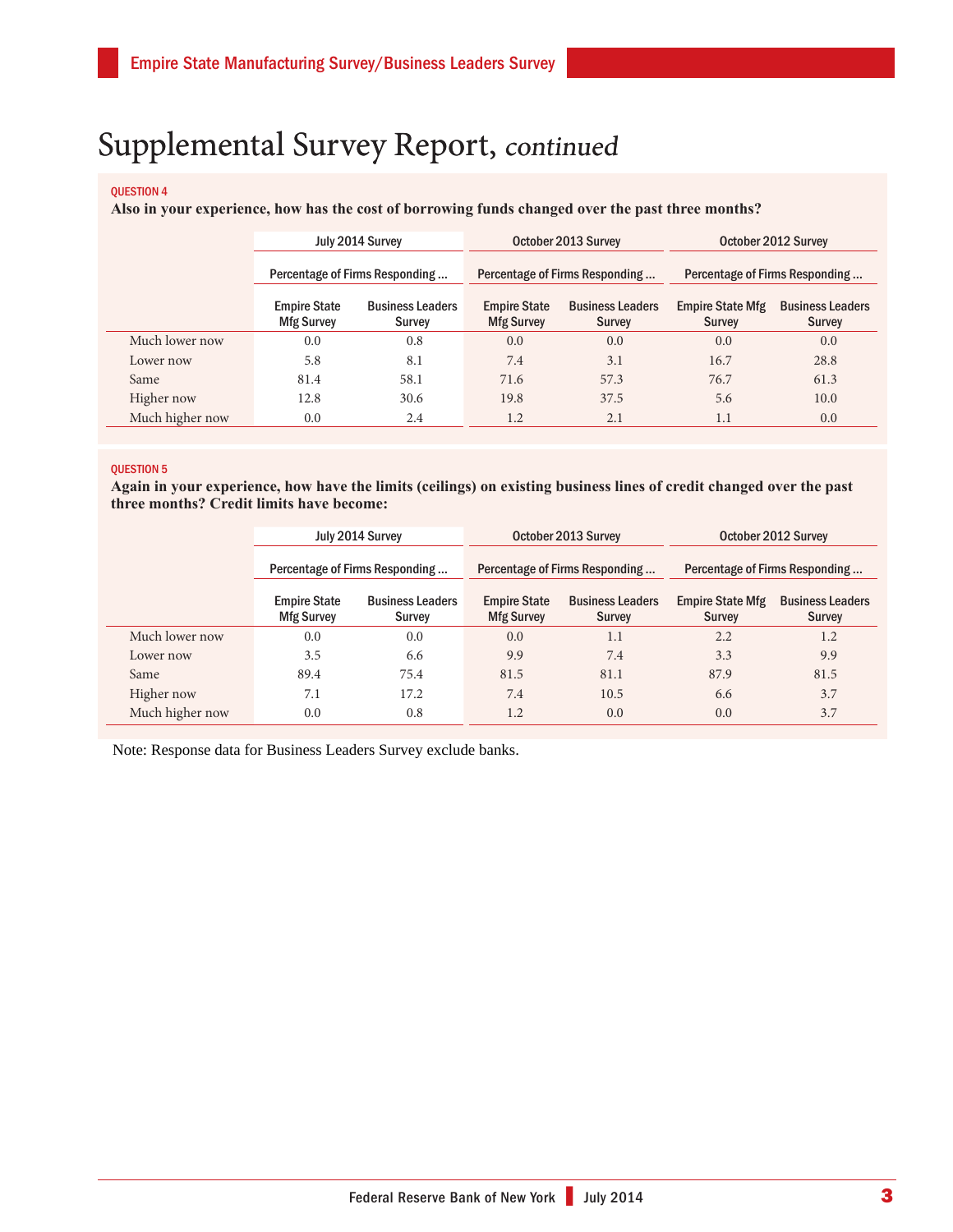### HISTORICAL OVERVIEW FOR QUESTION 1

**How do your current borrowing needs compare with those twelve months ago?**



#### Business Leaders Survey



### **How do you expect borrowing needs to change over the next twelve months?**